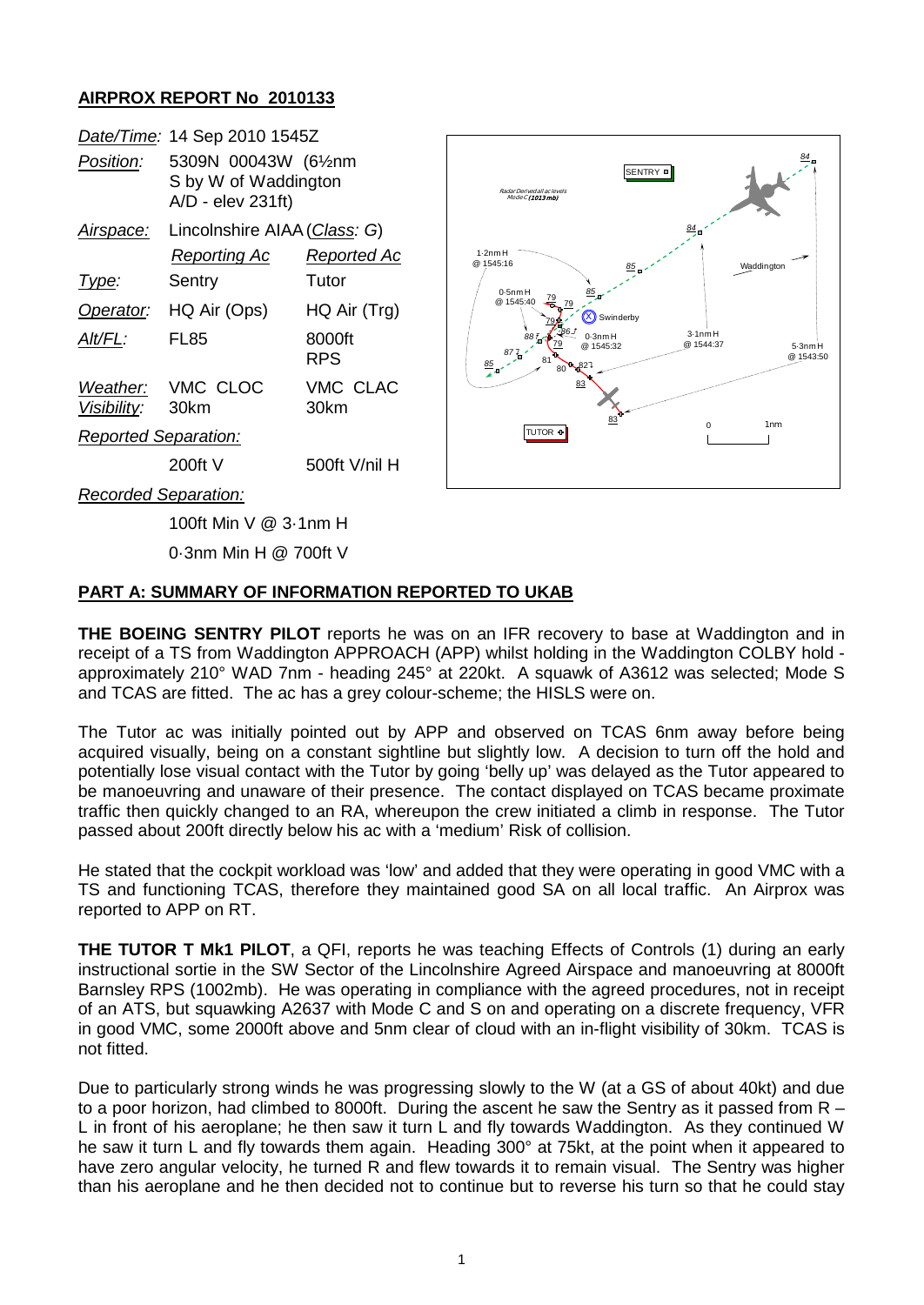visual with it. He flew directly underneath the Sentry at what he judged visually was about 500ft vertical separation with a 'low' Risk of collision. He added that his cockpit workload was 'low'.

His Tutor has a white colour scheme; the HISLs and landing light were on.

**THE WADDINGTON APPROACH CONTROLLER (APP)** reports that the Sentry was established in the COLBY TACAN hold at FL85 under a TS. As the Sentry set course westerly from Waddington, an update on the Tutor, which had been called previously, was passed as the Tutor was indicating FL83, some 200ft below the Sentry.

The Tutor was then seen to descend, so an update was passed at 3nm as FL81 descending, which the pilot of the Sentry confirmed on TCAS. Shortly afterwards, the Sentry pilot followed a TCAS RA and climbed. The callsign of the Tutor aeroplane was confirmed by Cranwell.

**THE WADDINGTON ATC SUPERVISOR (SUP)** reports that the Tutor appeared to be conducting general handling in Class G airspace around the vicinity of the COLBY hold. The Tutor was called to the Sentry crew and shortly after TI was updated they received a TCAS RA and climbed to avoid the Tutor.

**HQ 1GP BM SM** reports that the Tutor pilot was operating VFR in the Lincolnshire AIAA and the Sentry in the Waddington COLBY hold, in receipt of a TS from APP whose workload was reported to be medium to low.

Based upon APP's choice of phraseology at 1543:50, it is clear that TI about the Tutor had previously been passed by the controller to the Sentry crew before the RT transcript commences. However, at 1543:50 this TI was updated describing the Tutor as, "*Tutor now south west, 5 miles, manoeuvring 2 hundred feet below*." APP was able to positively identify the Tutor type due to the SSR code in use, which is recognised throughout the Lincolnshire AIAA. At this point the Tutor, indicating FL83, was 5·3nm SW of the Sentry at FL84 Mode C.

Based upon the Tutor pilot's report and the radar replay, the Tutor first became visual with the Sentry in an earlier phase of its exercise at approximately 1541:26. Both the Sentry and the Tutor pilots report being visual with each other's ac. However, the Sentry pilot reports that they became visual after correlating TI from APP with their own TCAS information. This might suggest that first sighting occurred when APP provided a further update to the TI at 1544:33, describing the Tutor as, "*left 11 o'clock, now 2 miles* (the radar replay shows 3·1nm separation at 1544:37) *manoeuvring 3 hundred feet below appears to be descending*." The Sentry responds, "*yeah on TCAS that confirms it thank you*." It is equally possible to interpret the crew's response as having already correlated a visual target with the TCAS prior to the updated TI and then simply acknowledging the TI. At the point when the Sentry crew acknowledges this updated TI, both ac are closing on a constant relative bearing with the Tutor's Mode C indicating a slow descent.

The Sentry pilot reports that in order to ensure that they remained visual with the Tutor, he elected to remain within the COLBY hold, rather than to manoeuvre to avoid it. At 1545:15, the Sentry pilot reports manoeuvring in accordance with a TCAS RA against the Tutor, with the Tutor 1·2nm SW of the Sentry indicating FL81 Mode C. It is between 1545:32 and 1545:40 that the Tutor begins its reported turn towards the Sentry once the angular velocity between the 2 ac had reduced to zero. It is between these times that the CPA occurs, with the TCAS RA Climb shown on the radar recording at 1545:32, the Sentry indicating FL86 and the Tutor indicating FL79.

From an ATM perspective, APP provided a good level of service to the Sentry crew, with timely updates of TI that would have enabled them to correlate the TI with their TCAS display and visual picture; furthermore, the reporting pilot stated that they had '*good SA on all local traffic*.'

Notwithstanding that CAP 774 states that 'pilots are ultimately responsible for collision avoidance', JSP 552 201.200.3 states that: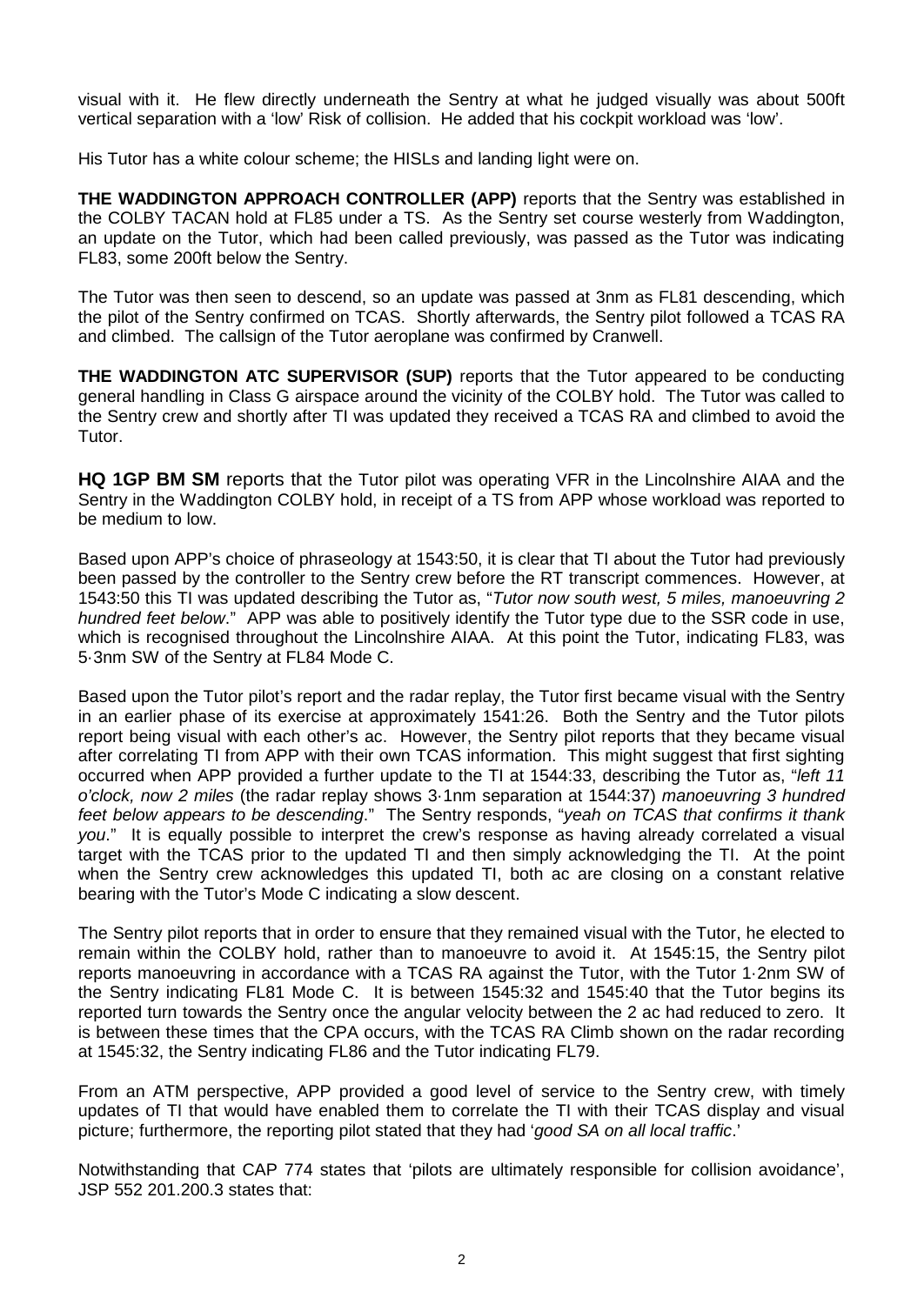'when 2 aircraft are converging in the air at approximately the same altitude, the aircraft that has the other on its right shall give way.'

UKAB Note (1): The LATCC (Mil) radar recording shows that the Tutor directly underflew the Sentry in between radar sweeps and Mode C indicates vertical separation of 700ft existed at the point of minimum recorded horizontal separation of 0·3nm just before the tracks crossed. The Sentry ascends to a maximum of FL88 above the Tutor that maintains FL79.

**HQ AIR (OPS)** comments that timely TI was passed to the Sentry which correlated with its TCAS, the crew then became visual and continued to the point of receiving a TCAS RA. Notwithstanding the Rules of the Air this incident could have been avoided by the higher performance ac with the greater situational awareness taking early avoiding action.

**HQ AIR (TRG)** comments that the Tutor avoided the E3-D in accordance with the Rules of the Air. Both crews were visual with each other in good time and the Tutor pilot did what he could considering his speed disadvantage, for which the Rules of the Air do not cater. A small turn by the E3-D, once visual with the Tutor, might have avoided the eventual TCAS RA, without impacting its ability to remain visual. Whilst this is against the instruction for the aircraft with the right of way to maintain its course, the Rules of the Air also require all crews *'...to take all possible measures to ensure that his aircraft does not collide with another aircraft...'* and not to fly *'...in such proximity to other aircraft as to create a danger of collision.'* 

## **PART B: SUMMARY OF THE BOARD'S DISCUSSIONS**

Information available included reports from the pilots of both ac, transcripts of the relevant ATC RT frequency, radar video recordings, reports from the air traffic controllers involved and reports from the appropriate ATC and operating authorities.

Each pilot had a legitimate right to operate here in Class G airspace but the Sentry pilot was concerned that the Grob Tutor pilot might have been unsighted on his ac. From the Tutor pilot's report it was clear that he had seen the distinctive ac at an early stage and had kept it in sight as it flew towards him. Whilst some Members saw potential for criticism of the Grob pilot for operating in the vicinity of the COLBY hold, the Board recognised how busy the Lincolnshire AIAA is with both basic and instrument training flights units vying for airspace amongst a profusion of other flying activities. The Grob pilot might not have known this was the location of an IFR hold and the difficulties of finding clear airspace within which to conduct basic training were well known. Considerable numbers of training ac operate in this vicinity every day so pilots operating under IFR in VMC should expect to see them. Conversely, when the weather was not so good, teaching early instructional sorties in IMC was impractical. Controller Members opined that to a certain extent, it was a self-regulating situation: on good VMC days traffic will be encountered throughout the AIAA; however, when flight under IFR is predicated by poor weather much of the training fleet is unlikely to be airborne.

Members agreed that APP had provided a good TS to the Sentry crew and was not required to effect separation between these ac. The Tutor had been observed by APP converging with the Sentry and TI had been passed by the controller in good time on at least three occasions overall. Furthermore, the Tutor was continuously displayed to the Sentry pilots on their TCAS throughout the encounter, which contributed to their SA until they saw the small white Tutor visually themselves.

The Rules of the Air required the Grob Tutor pilot to 'give way' in this situation as the Sentry turned and flew towards him. Whereas some Members thought it unwise for the Grob QFI to fly toward the Sentry, the Tutor pilot had kept it in sight throughout and elected to descend beneath it to remain clear. Pilot Members questioned the wisdom of descending directly below this large multi-engine jet ac in a small aeroplane as there was potential for wake vortex to affect the lighter more vulnerable Tutor. Furthermore, 'the Rules' discouraged pilots required to give-way from passing directly